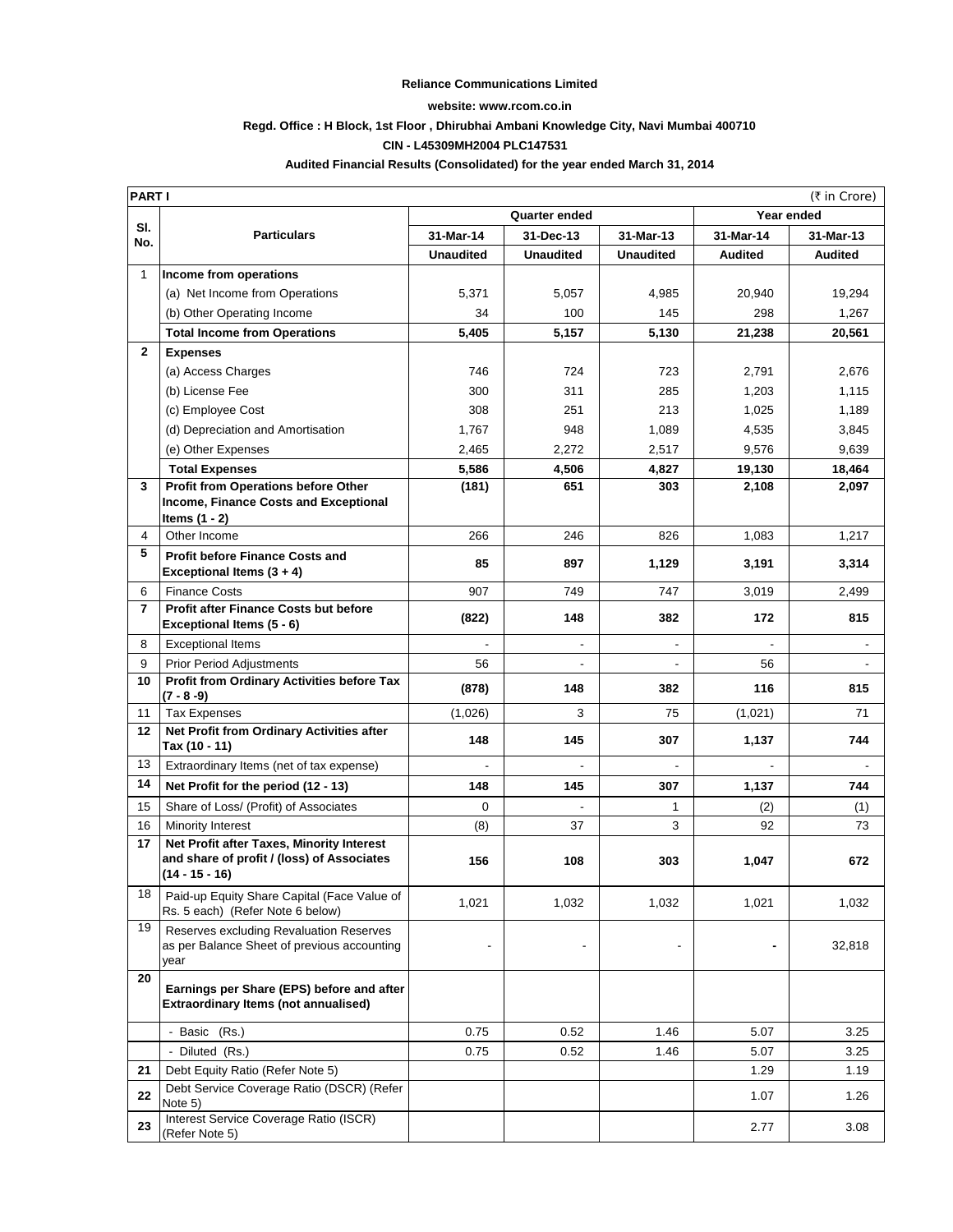| <b>PART II</b> |                                                                                       |                  |                  |                  |                |                |
|----------------|---------------------------------------------------------------------------------------|------------------|------------------|------------------|----------------|----------------|
|                | <b>Select Information</b>                                                             |                  |                  |                  |                |                |
|                | <b>Particulars</b>                                                                    | Quarter ended    |                  |                  | Year ended     |                |
| SI.<br>No.     |                                                                                       | 31/Mar/2014      | 31/Dec/2013      | 31/Mar/2013      | 31/Mar/2014    | 31/Mar/2013    |
|                |                                                                                       | <b>Unaudited</b> | <b>Unaudited</b> | <b>Unaudited</b> | <b>Audited</b> | <b>Audited</b> |
| A              | <b>Particulars of Shareholding</b>                                                    |                  |                  |                  |                |                |
|                | <b>Public Shareholding</b>                                                            |                  |                  |                  |                |                |
|                | Number of Shares                                                                      | 664,717,704      | 664,717,704      | 663,318,324      | 664,717,704    | 663,318,324    |
|                | Percentage of Shareholding                                                            | 32.20%           | 32.20%           | 32.14%           | 32.20%         | 32.14%         |
| $\overline{2}$ | <b>Promoters and Promoter Group</b>                                                   |                  |                  |                  |                |                |
|                | Shareholding<br>(a) Pledged / Encumbered                                              |                  |                  |                  |                |                |
|                | - Number of Shares                                                                    | Nil              | Nil              | Nil              | Nil            | Nil            |
|                |                                                                                       |                  |                  |                  |                |                |
|                | - Percentage of Shares (as a % of the total<br>shareholding of promoters and Promoter | N.A.             | N.A.             | N.A.             | N.A.           | N.A.           |
|                | Group)                                                                                |                  |                  |                  |                |                |
|                | - Percentage of Shares (as a % of the total                                           | N.A.             | N.A.             | N.A.             | N.A.           | N.A.           |
|                | share capital of the company)                                                         |                  |                  |                  |                |                |
|                | (b) Non-encumbered                                                                    |                  |                  |                  |                |                |
|                | - Number of Shares                                                                    | 1,399,309,177    | 1,399,309,177    | 1,400,708,557    | 1,399,309,177  | 1,400,708,557  |
|                | - Percentage of Shares (as a % of the total                                           |                  |                  |                  |                |                |
|                | shareholding of promoters and Promoter                                                | 100.00%          | 100.00%          | 100.00%          | 100.00%        | 100.00%        |
|                | Group)                                                                                |                  |                  |                  |                |                |
|                | - Percentage of Shares (as a % of the total<br>share capital of the company)          | 67.80%           | 67.80%           | 67.86%           | 67.80%         | 67.86%         |
|                |                                                                                       |                  |                  |                  |                |                |

| в | <b>Investor Complaints</b>                     |                           |
|---|------------------------------------------------|---------------------------|
|   | <b>Particulars</b>                             | Quarter ended 31-Mar-2014 |
|   | Pending at the beginning of the quarter        | Nil                       |
|   | Received during the quarter                    |                           |
|   | Disposed off during the quarter                |                           |
|   | Remaining unresolved at the end of the quarter | Nil                       |

|     | (₹ in Crore)<br>Segment wise Revenue, Results and Capital Employed |                  |                          |                          |                |                |
|-----|--------------------------------------------------------------------|------------------|--------------------------|--------------------------|----------------|----------------|
| SI. | <b>Particulars</b>                                                 | Quarter ended    |                          |                          | Year ended     |                |
| No. |                                                                    | 31-Mar-14        | 31-Dec-13                | 31-Mar-13                | 31-Mar-14      | 31-Mar-13      |
|     |                                                                    | <b>Unaudited</b> | <b>Unaudited</b>         | <b>Unaudited</b>         | <b>Audited</b> | <b>Audited</b> |
| 1   | <b>Segment Revenue</b>                                             |                  |                          |                          |                |                |
|     | (a) India Operation                                                | 4,649            | 4,637                    | 4,534                    | 18,569         | 17,784         |
|     | (b) Global Operation                                               | 1.261            | 1,090                    | 1,311                    | 4,621          | 4,928          |
|     | Total                                                              | 5,910            | 5,727                    | 5,845                    | 23,190         | 22,712         |
|     | Less: Inter segment revenue                                        | 239              | 324                      | 439                      | 1,310          | 1,484          |
|     | <b>Income from Operations</b>                                      | 5,671            | 5,403                    | 5,406                    | 21,880         | 21,228         |
| 2   | <b>Segment Results</b>                                             |                  |                          |                          |                |                |
|     | Profit / (Loss) before Tax and Finance Cost<br>from each segment   |                  |                          |                          |                |                |
|     | (a) India Operation                                                | 57               | 804                      | 248                      | 2,385          | 1.808          |
|     | (b) Global Operation                                               | 28               | 93                       | 331                      | 365            | 956            |
|     | Total                                                              | 85               | 897                      | 579                      | 2,750          | 2,764          |
|     | Add: Unallocable Revenue                                           |                  |                          | 550                      | 441            | 550            |
|     | Less: Finance Costs (net)                                          | 907              | 749                      | 747                      | 3,019          | 2,499          |
|     | Less: Exceptional Items                                            |                  | $\overline{\phantom{a}}$ | $\overline{\phantom{a}}$ |                |                |
|     | Less: Prior Period Adjustments                                     | 56               | $\overline{a}$           |                          | 56             |                |
|     | <b>Total Profit before Tax</b>                                     | (878)            | 148                      | 382                      | 116            | 815            |
| 3   | <b>Capital Employed</b>                                            |                  |                          |                          |                |                |
|     | (Segment assets - Segment liabilities)                             |                  |                          |                          |                |                |
|     | (a) India Operation                                                | 63.071           | 64,514                   | 64,194                   | 63.071         | 64,194         |
|     | (b) Global Operation                                               | 10,014           | 10,426                   | 9,881                    | 10,014         | 9,881          |
|     | (c) Others / Unallocable                                           | 2,095            | 2,122                    | 2,047                    | 2,095          | 2,047          |
|     | Total                                                              | 75,180           | 77,062                   | 76,122                   | 75,180         | 76,122         |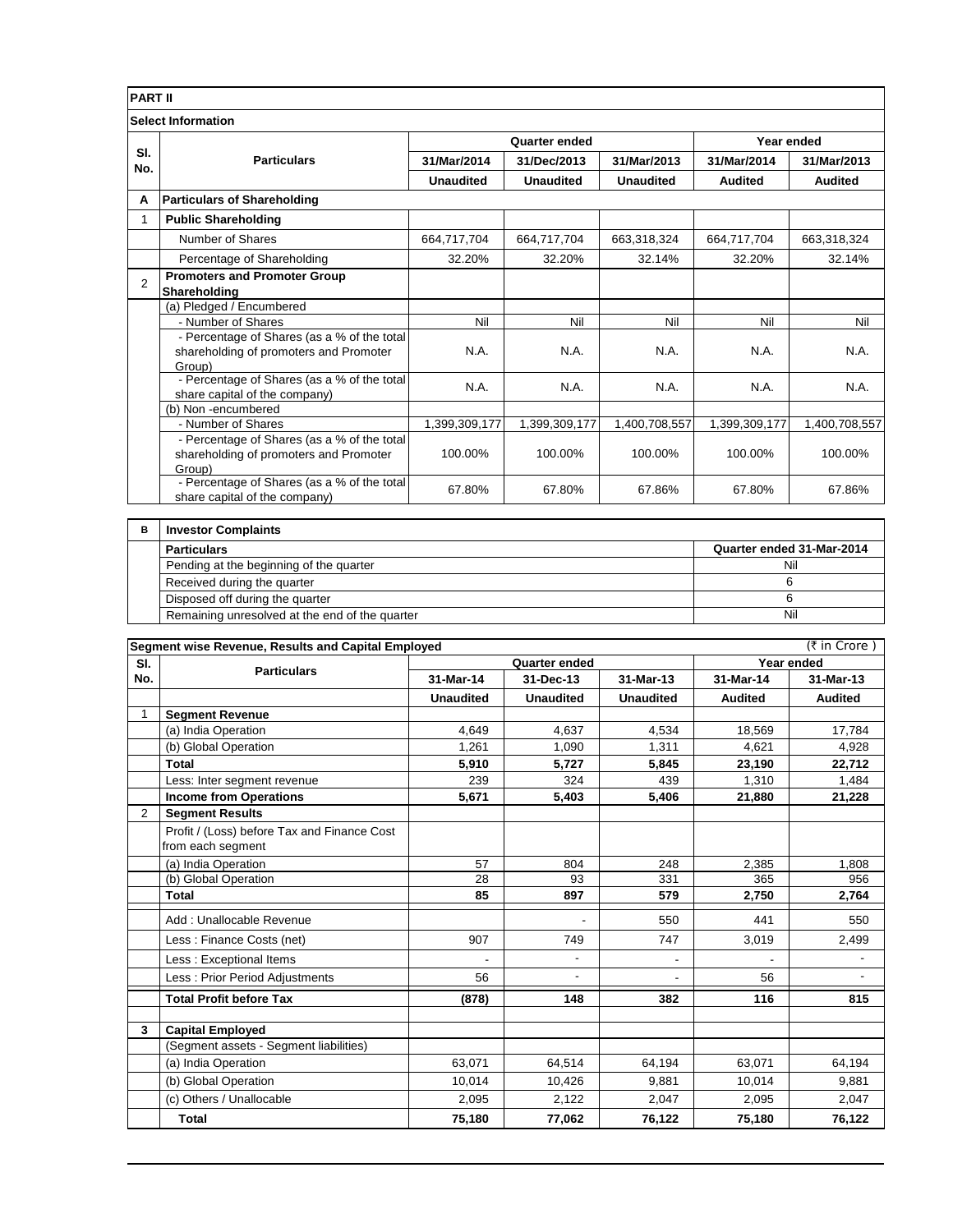|              | <b>Consolidated Statement of Assets and Liabilities</b>                                                                                                                                                                                                                                                                                                                                                   |                | (₹ in Crore)   |
|--------------|-----------------------------------------------------------------------------------------------------------------------------------------------------------------------------------------------------------------------------------------------------------------------------------------------------------------------------------------------------------------------------------------------------------|----------------|----------------|
|              |                                                                                                                                                                                                                                                                                                                                                                                                           | As at          | As at          |
|              | <b>Particulars</b>                                                                                                                                                                                                                                                                                                                                                                                        | 31-Mar-14      | 31-Mar-13      |
|              |                                                                                                                                                                                                                                                                                                                                                                                                           | <b>Audited</b> | <b>Audited</b> |
| A            | <b>Equity and Liabilities</b>                                                                                                                                                                                                                                                                                                                                                                             |                |                |
| 1            | <b>Shareholder's Funds</b>                                                                                                                                                                                                                                                                                                                                                                                |                |                |
|              | (a) Share Capital                                                                                                                                                                                                                                                                                                                                                                                         | 1,021          | 1,032          |
|              | (b) Reserves and Surplus (Net of Rs. 380 crore relating to *)                                                                                                                                                                                                                                                                                                                                             | 31,388         | 32,818         |
|              | Sub-total - Shareholders' Fund                                                                                                                                                                                                                                                                                                                                                                            | 32,409         | 33,850         |
| $\mathbf{2}$ | <b>Minority Interest</b>                                                                                                                                                                                                                                                                                                                                                                                  | 743            | 725            |
| 3            | <b>Non Current Liabilities</b>                                                                                                                                                                                                                                                                                                                                                                            |                |                |
|              | (a) Long Term Borrowings                                                                                                                                                                                                                                                                                                                                                                                  | 27,913         | 28,678         |
|              | (b) Deferred Tax Liabilities (Net)                                                                                                                                                                                                                                                                                                                                                                        | 1,803          | 1,372          |
|              | (c) Other Long Term Liabilities                                                                                                                                                                                                                                                                                                                                                                           | 915            | 1.233          |
|              | (d) Long Term Provisions                                                                                                                                                                                                                                                                                                                                                                                  | 1,031          | 885            |
|              | Sub-total - Non Current Liabilities                                                                                                                                                                                                                                                                                                                                                                       | 31,662         | 32,168         |
| 4            | <b>Current Liabilities</b>                                                                                                                                                                                                                                                                                                                                                                                |                |                |
|              | (a) Short Term Borrowings                                                                                                                                                                                                                                                                                                                                                                                 | 8,909          | 8,800          |
|              | (b) Trade Payables                                                                                                                                                                                                                                                                                                                                                                                        | 3.516          | 2.364          |
|              | (c) Other Current Liabilities                                                                                                                                                                                                                                                                                                                                                                             | 11,856         | 10,401         |
|              | (d) Short Term Provisions                                                                                                                                                                                                                                                                                                                                                                                 | 1,257          | 1,874          |
|              | <b>Sub-total - Current Liabilities</b>                                                                                                                                                                                                                                                                                                                                                                    | 25,538         | 23,439         |
|              | <b>Total Equity and Liabilities</b>                                                                                                                                                                                                                                                                                                                                                                       | 90,352         | 90,182         |
| в            | <b>Assets</b>                                                                                                                                                                                                                                                                                                                                                                                             |                |                |
| 1            | <b>Non Current Assets</b>                                                                                                                                                                                                                                                                                                                                                                                 |                |                |
|              | (a) Fixed Assets                                                                                                                                                                                                                                                                                                                                                                                          | 66,443         | 69,252         |
|              | (b) Goodwill on Consolidation                                                                                                                                                                                                                                                                                                                                                                             | 5,300          | 5,125          |
|              | (c) Non Current Investments                                                                                                                                                                                                                                                                                                                                                                               | 118            | 111            |
|              | (d) Deferred Tax Assets (net)                                                                                                                                                                                                                                                                                                                                                                             | 1,488          |                |
|              | (e) Long Term Loans and Advances                                                                                                                                                                                                                                                                                                                                                                          | 3,542          | 3,210          |
|              | (f) Other Non Current Assets                                                                                                                                                                                                                                                                                                                                                                              | 84             | 223            |
|              | Sub-total - Non Current Assets                                                                                                                                                                                                                                                                                                                                                                            | 76,975         | 77,921         |
| $\mathbf{2}$ | <b>Current Assets</b>                                                                                                                                                                                                                                                                                                                                                                                     |                |                |
|              | (a) Current Investment                                                                                                                                                                                                                                                                                                                                                                                    | 605            | 551            |
|              | (b) Inventories                                                                                                                                                                                                                                                                                                                                                                                           | 415            | 497            |
|              | (c) Trade Receivables                                                                                                                                                                                                                                                                                                                                                                                     | 3,919          | 3,911          |
|              | (d) Cash and Cash Balances                                                                                                                                                                                                                                                                                                                                                                                | 504            | 731            |
|              | (e) Short Term Loans and Advances                                                                                                                                                                                                                                                                                                                                                                         | 5,828          | 4,581          |
|              | (f) Other Current Assets                                                                                                                                                                                                                                                                                                                                                                                  | 2,106          | 1,990          |
|              | <b>Sub-total - Current Assets</b>                                                                                                                                                                                                                                                                                                                                                                         | 13,377         | 12,261         |
|              | <b>Total Assets</b><br>$\lambda$ and $\lambda$ and $\lambda$ and $\lambda$ and $\lambda$ and $\lambda$ and $\lambda$ and $\lambda$ and $\lambda$ and $\lambda$ and $\lambda$ and $\lambda$ and $\lambda$ and $\lambda$ and $\lambda$ and $\lambda$ and $\lambda$ and $\lambda$ and $\lambda$ and $\lambda$ and $\lambda$ and $\lambda$ and $\lambda$ and $\lambda$ and $\lambda$<br>$270.000 \text{ mas}$ | 90,352         | 90,182         |

21,279,000 nos. of equity shares held by ESOS Trust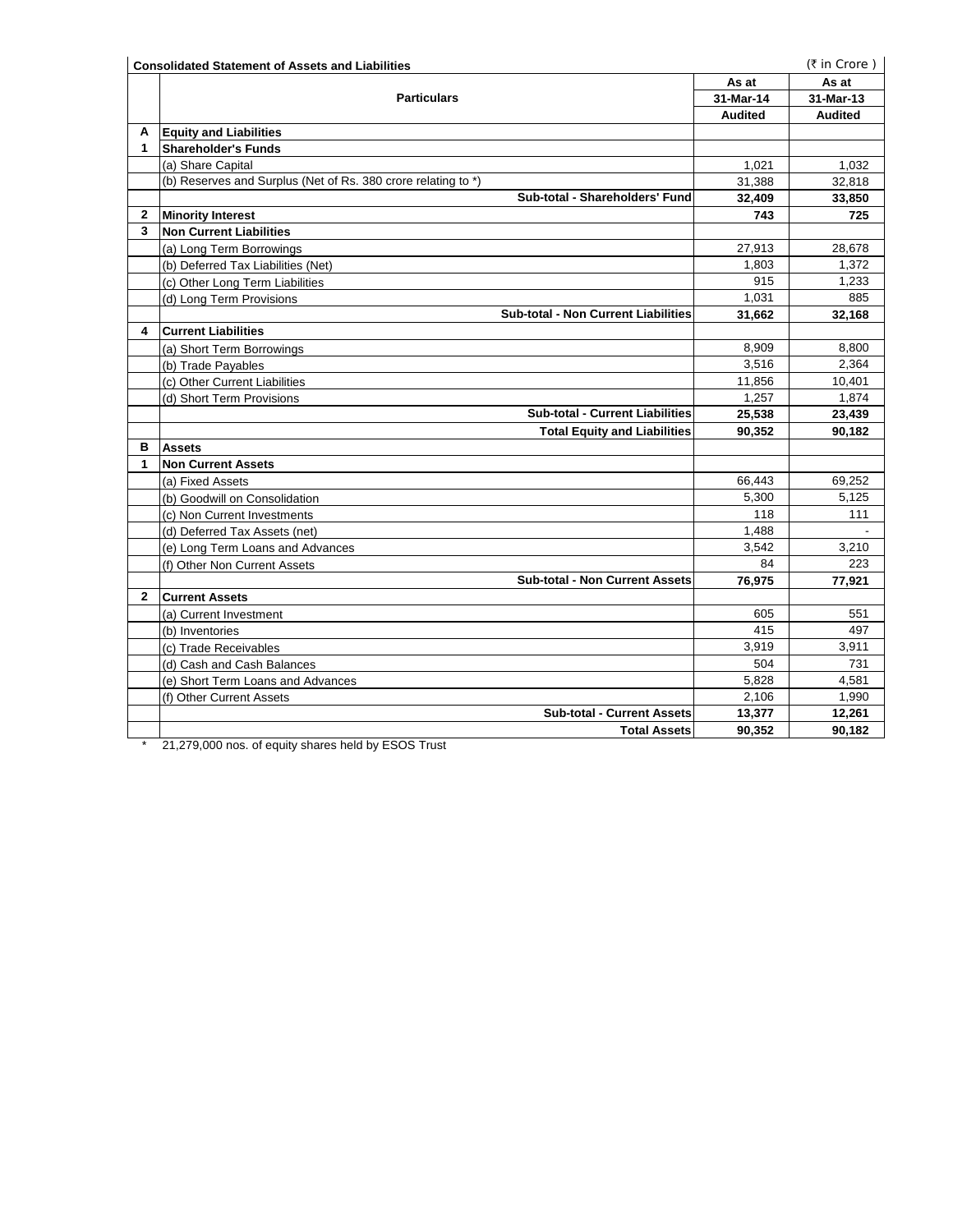# **Notes**

- 1. Figures of the previous period have been regrouped and reclassified, wherever required.
- 2. Pursuant to the Schemes of Arrangement ("the Schemes") sanctioned by the Hon'ble High Court of Judicature at Mumbai,  $\bar{\tau}$  385 crore of depreciation consequent to addition of exchange differences on long term borrowing relating to capital assets to the cost of capitalised assets,  $\bar{\tau}$  155 crore of net losses on settlement of items recovered and/ or discharged in foreign currency and  $\bar{\tau}$  440 crore being amortisation of Foreign Currency Monetary Item Translation Difference Account (FCMITDA), excluding the portion added to the cost of fixed assets or carried forward as FCMITDA have been met by withdrawal from corresponding General Reserves, leaving no impact on profit for the year ended March 31, 2014.
- 3. In view of the confirmed profitable orders pursuant to agreement with the customer for sharing of infrastructure, which shall result into additional revenue and savings of cost, the Company has recognised Deferred Tax Assets of Rs. 1,488 crore as at  $31<sup>st</sup>$  March, 2014. This will get further supported by decision of structuring of its business through various measures including schemes of merger and/ or demerger etc. so as to bring revenue and profit earned by the respective subsidiaries into the Company, subject to approvals, under applicable rules and regulations.
- 4. The Company is operating with India Operations, Global Operations and Others / Unallocated segments. Accordingly, segment-wise information has been given. This is in line with the requirement of AS 17 "Segment Reporting".
- 5. Formula used for the computation of ratios:
	- i ) Debt Equity Ratio = Debt/ Equity;
	- ii) Debt Service Coverage Ratio (DSCR) = Earnings before depreciation, interest, tax/ (Interest + Principal repayment);
	- iii) Interest Service Coverage Ratio (ISCR) = Earnings before depreciation, interest, tax/ (Interest expense)
- 6. The paid up share capital of the Company is net of 21,279,000 no. of equity shares, of Rs. 5 each, Rs.11 crore being the face value of such equity shares. The Company has consolidated financial statements of RCOM ESOS Trust as at 31<sup>st</sup> March, 2014 with Standalone Financial Results of the Company in terms of SEBI (ESOS and ESPS) Guidelines, 1999 and recent opinion of the Expert Advisory Committee (EAC) of the Institute of Chartered Accountants of India (the ICAI).
- 7. Figures for the quarter ended March 31, 2014 and March 31, 2013 are balancing figures between audited figures in respect of the full financial year and published year to date figures up to the third quarter of the relevant financial year.
- 8. The Company has opted to publish consolidated financial results for the year 2013 14. Standalone financial results, for the quarter and year ended March 31, 2014 can be viewed on the website of the